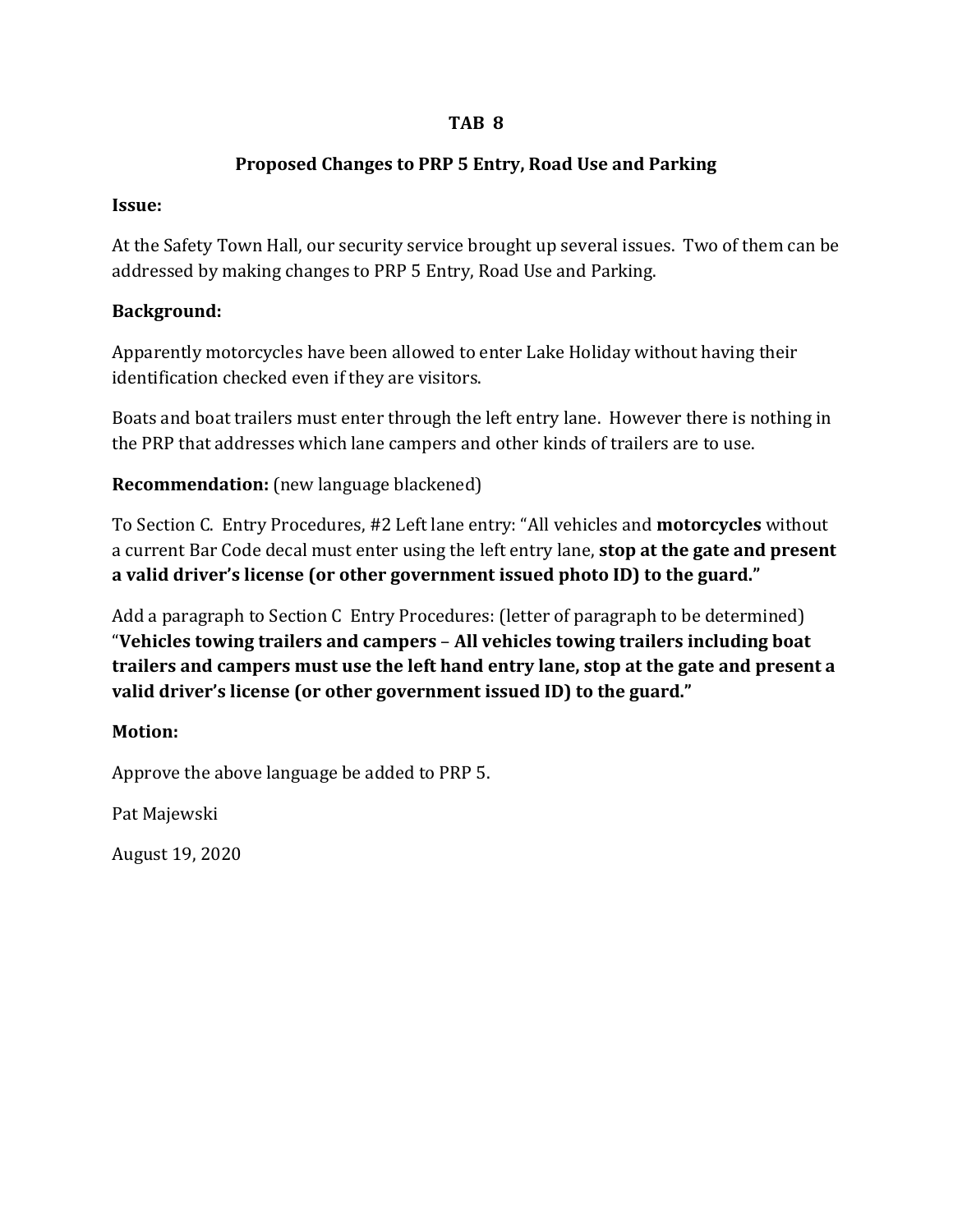#### Addendum #3

# **Rules of Engagement for Lake Holiday Security Staff**

#### Principle Rule for Stop and Detain Action

Stop and detain authority is granted by Lake Holiday Country Club, Inc. (LHCC) to its contracted gate guard, roving patrol, lake patrol and recreational area patrol personnel (collectively Officer or Officers). Such authority shall be used only in one of the following circumstances:

- a. A crime against a person or property is personally observed by the Officer, either live or on a recording from a security camera, and all other lesser measures to halt the crime and detain the perpetrator fail. If the crime occurs on LHCC property, intervention is at the discretion of the Officer. If the crime occurs on other private property, intervention is permitted only at the request of the property owner.
- b. The Officer has reasonable belief that his/her safety is compromised if the authority is not used.
- c. Stop and detain authority shall not be used for traffic violations.

#### **Principle Rule for Use of a Firearm**

Permission is granted to gate guards, roving patrol, lake patrol and recreational area patrol to carry an *unconcealed* handgun within Lake Holiday. Un-holstering such a weapon with the threat of use is authorized only in the most extreme circumstance and then only when all other measures have been employed to control the threat as follows:

- a. Deadly force shall only be used when the Officer's life or the life of another person is clearly threatened.
- b. Deadly force shall not be used to protect property, regardless of how valuable.
- c. Deadly force shall only be used when the attacker has the ability, opportunity and clear intent to inflict deadly harm.
- d. In an escalating confrontation during which life is not yet threatened, retreat is considered the preferable alternative to use of the weapon.

### **Rules of Engagement for an Observed Crime**

When an Officer encounters a crime in progress against a person or property, it is expected that the Officer will use gradually escalating measures to stop the crime and those measures shall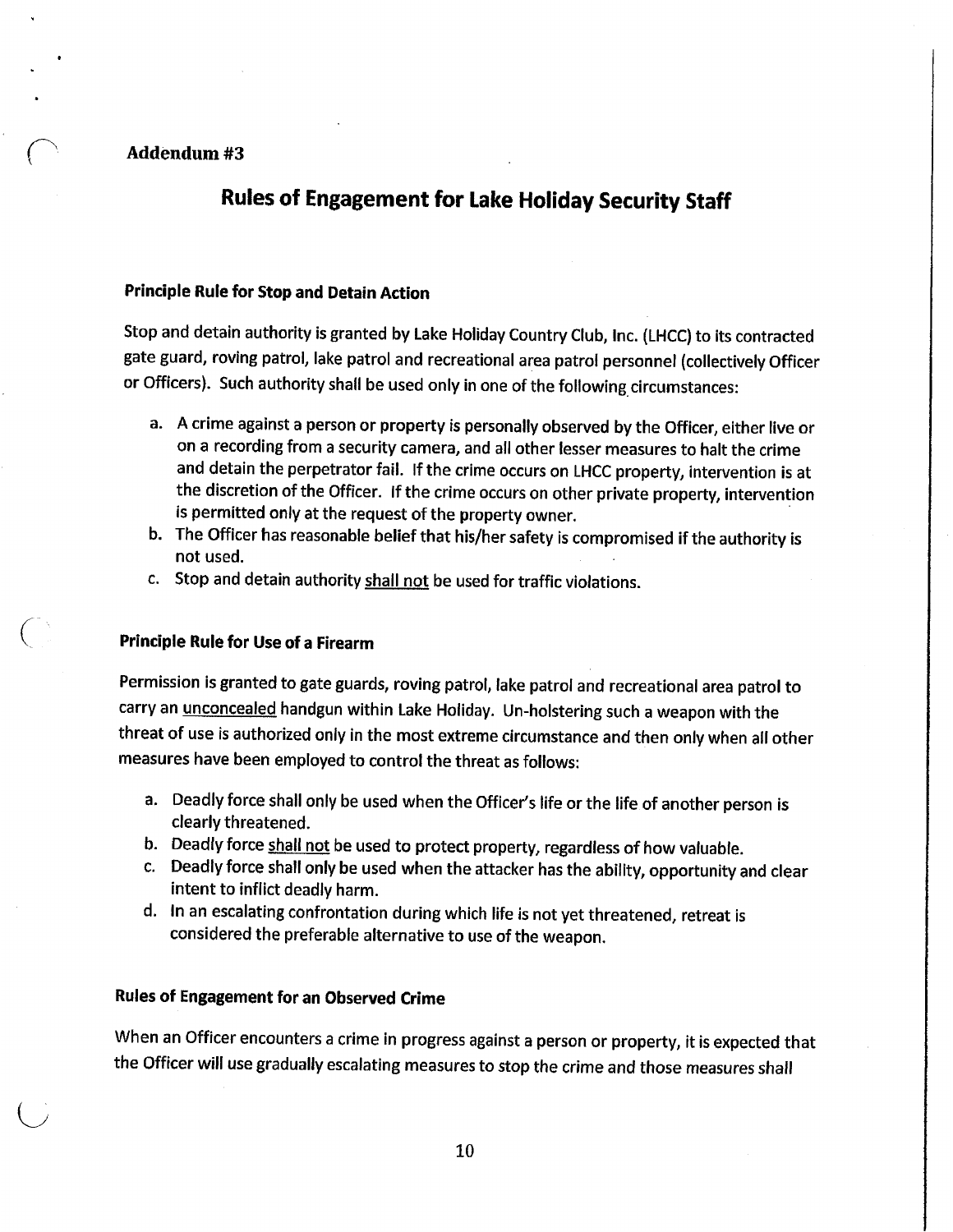only be employed in proportion to the threat. When a crime is observed in progress, proceed as follows:

- a. Report the crime to sheriff through 911 and request assistance.
- b. Attempt to stop the crime and peacefully detain the perpetrator.
- c. Engage the perpetrator in a civil fashion with due respect until authorities arrive at which time the perpetrator is turned over to their custody and a report is filed.
- d. If the perpetrator flees, pursuit on foot is authorized if appropriate and feasible.
- e. Vehicular pursuit at other than normal driving speed is not authorized.
- f. Only if the perpetrator refuses to be detained peacefully, the Officer may use measured and proportional force to detain him/her (stop and detain). All reasonable efforts shall be made to keep such force less than infliction of any physical harm.
- g. A firearm shall only be employed in accordance with the Principle Rule for Use of a Firearm.

### Rules of Engagement When a Crime is Not Observed

An Officer may encounter a situation, such as any of the following, which requires intervention:

- a. Non-criminal violation of an LHCC rule.
- b. Suspected, but not observed, criminal activity.
- c. Antagonistic, threatening or dangerous behavior short of criminal.

In such a situation, the Officer's rules of engagement are limited as follows:

- a. Forcible detention (stop and detain) is not authorized.
- b. Attempt to stop the behavior peacefully, explain the nature of the undesirable behavior and direct the person to cease it.
- c. Engage the perpetrator in a civil fashion with due respect.
- d. If the perpetrator flees, pursuit on foot or by vehicle is not authorized.
- e. A firearm shall be used only in strict compliance with the Principle Rule for Use of a Firearm.
- f. If the situation escalates to the point where the behavior of the perpetrator becomes criminal, revert to the Rules of Engagement for an Observed Crime.

### Special Rules of Engagement for Persons Believed to be Under Eighteen Years of Age

In any of the above situations, if the perpetrator is reasonably believed to be less than eighteen years of age, the Officer shall attempt to obtain the person's identity and attempt to make contact with whatever adult (parent, guardian, etc.) the person wishes to have contacted. This shall only be done once the Officer deems the situation to be fully under control. Contact of